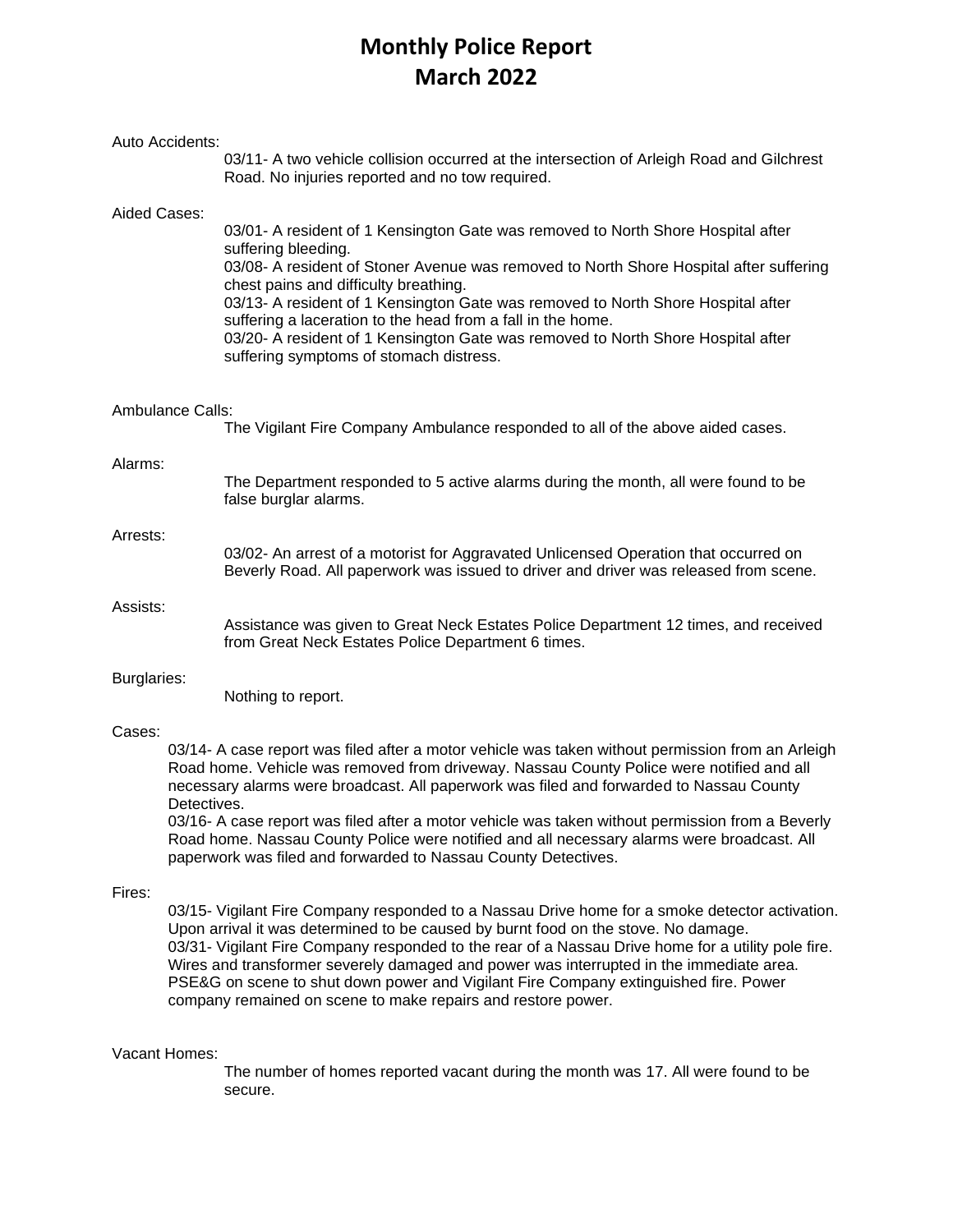# **Monthly Police Report March 2022**

Miscellaneous:

- Exchange of information with NYS Police in regard to a stolen vehicle alarm placed by Kensington PD. Alarm was verified as current legal owner and alarm removed from plate.
- Police responded to a call for a suspicious person on Nassau Drive. Person fitting the description was located and proper ID produced. Subject was a utility worker and had paperwork authenticating the need to be in that location.
- Information regarding recent vehicle larcenies was exchanged between Kensington PD and NCPD property crimes squad. All current and past information pertaining to larcenies throughout Nassau County to be placed into database to share with other municipalities.
- A defective traffic light was reported at the intersection of East Shore Road and Arleigh Road. Upon arrival it was determined that the light was not cycling correctly. Controls were set to safe mode and repair ticket was placed. Light was repaired and controls set back to operational. Situation corrected.
- Kensington Police were notified of a stolen vehicle by Old Westbury PD that was heading westbound. Canvass was conducted with negative results.
- A call for expired wildlife was reported on Arleigh Road. Animal located and removed.
- A suspicious vehicle with a partial plate was called into police. An extensive search of the area was conducted with negative results.
- A suspicious white van was reported in the vicinity of Nassau Drive and East Drive. Police responded and located vehicle. Driver was interviewed and proper ID was produced. Driver was released without issue and warned for a faulty brake light.
- Temporary No Parking signs were deployed throughout the village in order to alleviate possible traffic /parking conditions.
- Extensive patrol conducted throughout the month in response to the increase in stolen vehicles in Nassau County. Residents were also made aware via mass email and US postal service to the situation.
- A suspicious auto was reported on Arleigh Road. Police located vehicle and interviewed the driver. Proper paperwork and cause were established and driver sent on their way.
- NCPD notified Kensington of attempted stolen auto on Grace Ave. Description given of two subjects on foot. Extensive search was conducted by multiple agencies with negative results.
- Light outages/issues were reported throughout the month and submitted to the village hall for repair.
- A report of a loud bang was called into police by a resident on Nassau Drive. An extensive search of the area was conducted and noise was not heard nor the original complaint verified.
- Nassau County dispatch reported a 911 hang up on Beverly Road. Police responded to location and spoke with occupant. They were unaware of the call and all appeared in order.
- A report of a stolen parked vehicle was reported on North Drive. A repo check was negative and a canvass of the area was conducted and vehicle was located on Arleigh Road. Complainant was unaware that they had parked the vehicle on a different block.
- A medic alert was reported at 1 Kensington Gate. Police responded to scene and located subject of alert. It was found to be set in error and no emergency existed.
- A resident of Arleigh Road reports suspicious person knocking on door. Police responded and subject had left scene. Search of the area produced negative results.
- A report was taken for a light pole that was knocked down by an unknown source. Village and highway department was notified and copy of report given for repair.
- A loud beeping sound was reported on Arleigh Road. Upon arrival the source of the noise was located and found to be a broken smoke detector in a neighboring construction site dumpster.
- A suspicious vehicle was reported on Greenacre Court. The vehicle was gone upon police arrival and a canvass of the area produced negative results.
- Police were called to a North Drive home after an unknown Apple Air tag synced to their phone. A check of the vehicle was conducted but no tag was found.
- A suspicious vehicle with occupant was observed while on patrol on Arleigh Road. Driver was